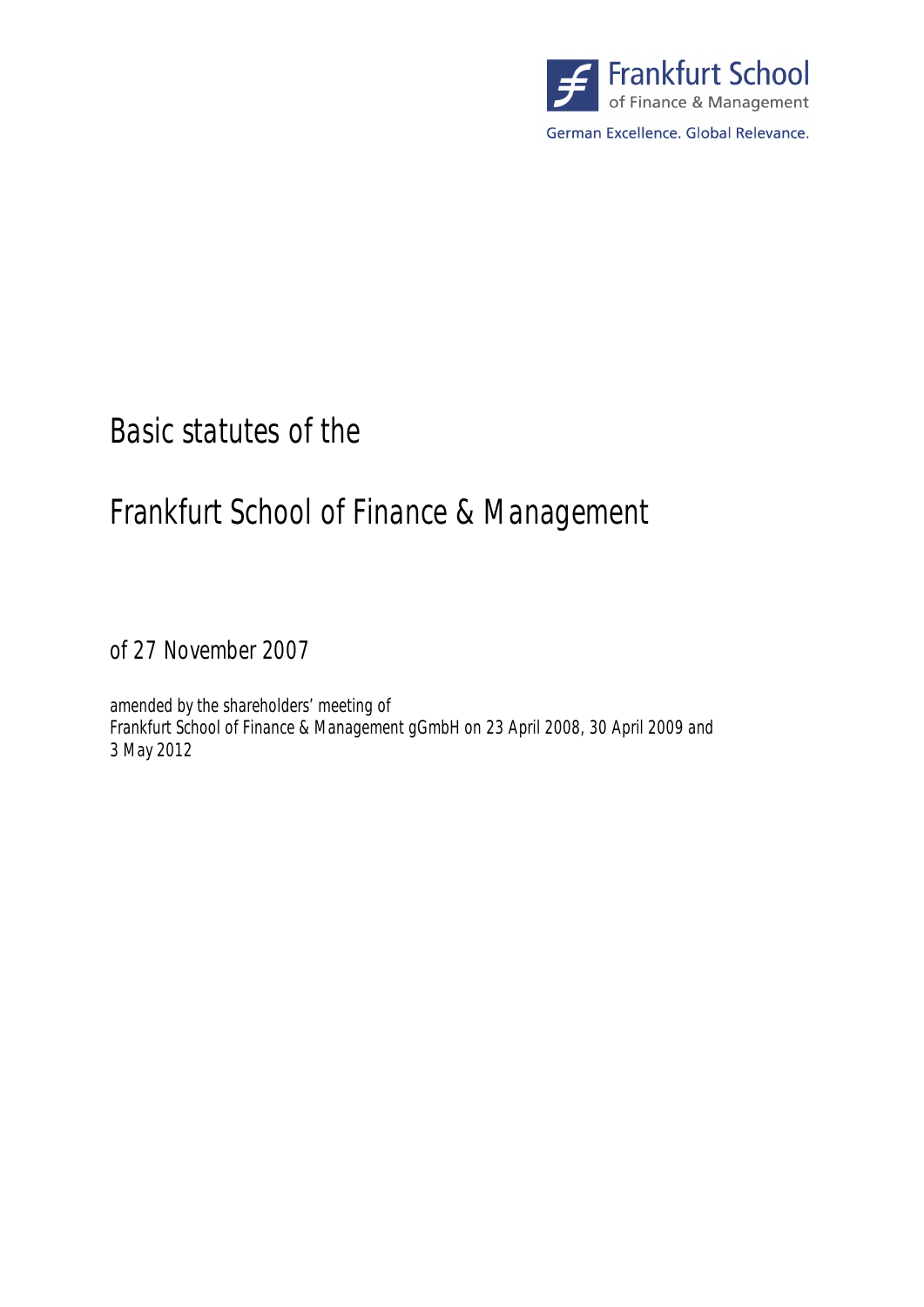

## **List of contents**

| § 1     |                                                                               |  |
|---------|-------------------------------------------------------------------------------|--|
| $§$ 2   |                                                                               |  |
| $§$ 3   |                                                                               |  |
| $§$ 4   |                                                                               |  |
| § 5     |                                                                               |  |
| §6      |                                                                               |  |
| § 7     |                                                                               |  |
| § 8     | Appointment of the academic Vice Presidents, the Deans for special tasks, the |  |
| §9      |                                                                               |  |
| § 10    |                                                                               |  |
| $§$ 11  |                                                                               |  |
| $§$ 12  |                                                                               |  |
| $§$ 13  | Examination committees and committees for doctorate proceedings  8            |  |
| § 14    |                                                                               |  |
| $§$ 15  |                                                                               |  |
| $§$ 16  |                                                                               |  |
| § 17    |                                                                               |  |
| $§$ 18  |                                                                               |  |
| $§$ 19  |                                                                               |  |
| $\S 20$ |                                                                               |  |
| $§$ 21  |                                                                               |  |
| $§$ 22  |                                                                               |  |
| $§$ 23  |                                                                               |  |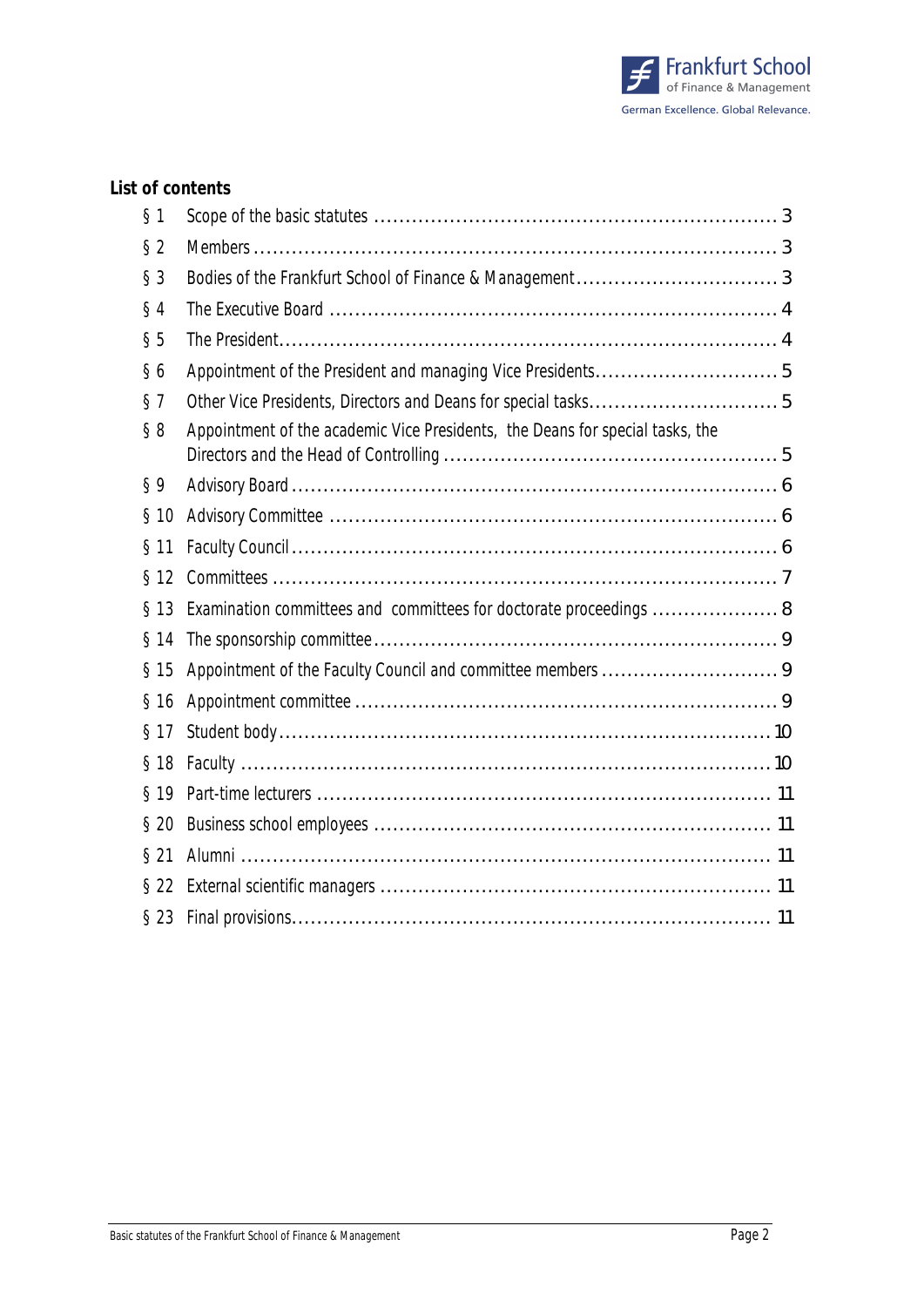

## **§ 1 Scope of the basic statutes**

Based on § 2 Par. (3) of the articles of association of Frankfurt School of Finance & Management gGmbH the basic statutes determine the written constitutions for its bodies and the assistance of the members in their decisions. It refers to all services offered by the Frankfurt School of Finance & Management with regard to research, teaching, continuing education and consultancy.

# **§ 2 Members**

The members of the Frankfurt School of Finance & Management are

- a) the members of the faculty. The faculty is composed of the groups of professors, the research assistants / internal doctorate candidates and the programme managers.
- b) the students,
- c) the business school employees,
- d) the part-time lecturers,
- e) the alumni.

The members of the Frankfurt School of Finance & Management elect their respective representatives to the bodies of the business school according to this distribution.

## **§ 3 Bodies of the Frankfurt School of Finance & Management**

- 1. The bodies of the Frankfurt School of Finance & Management are
	- a) the Executive Board,
	- b) the Advisory Board,
	- c) the Faculty Council,
	- d) the school committees.
- 2. The bodies of the Frankfurt School of Finance & Management pass their resolutions with the majority of the votes of those present. In case of an equal number of votes the vote of the Chairman shall be decisive.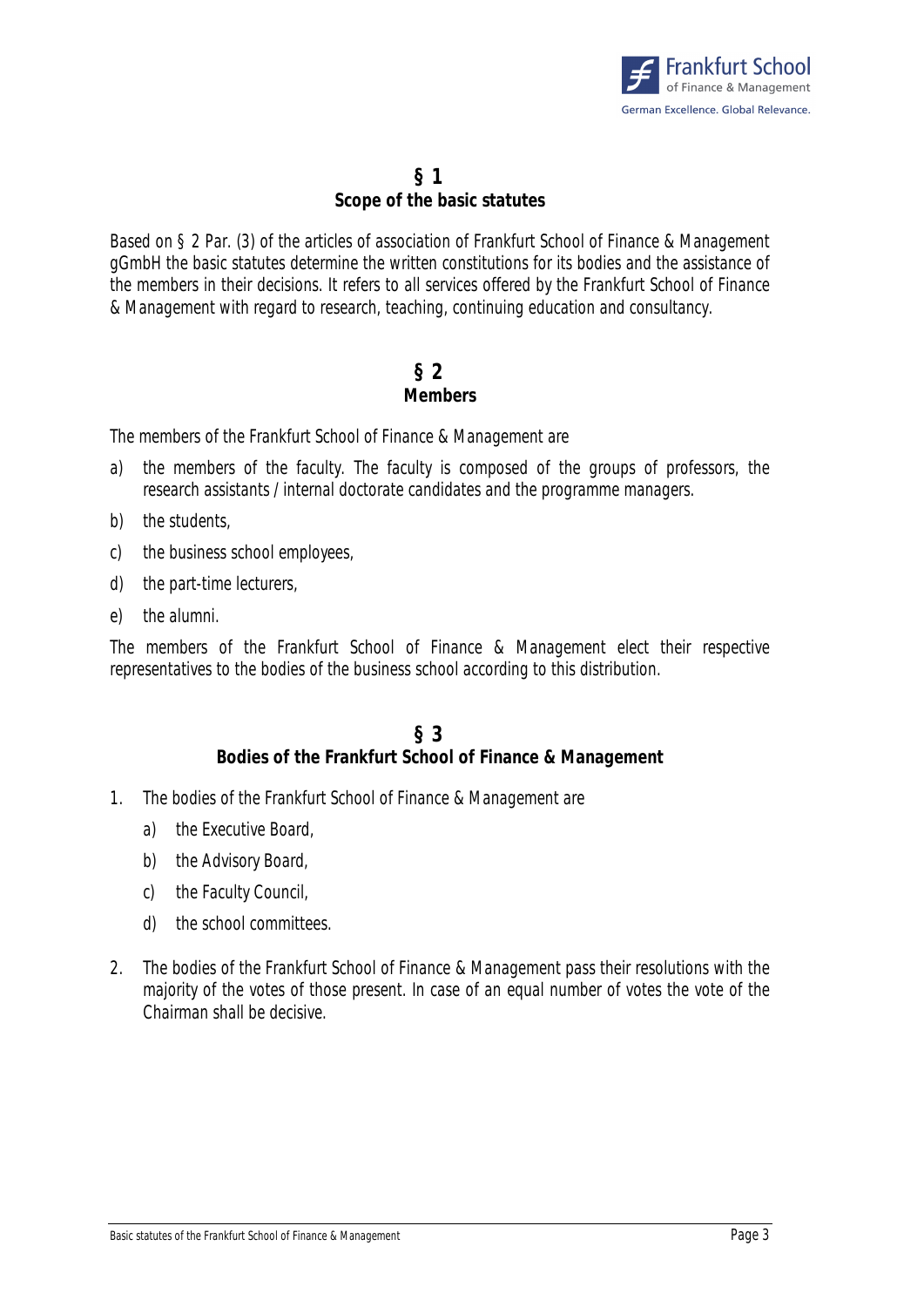

#### **§ 4 The Executive Board**

- 1. The Executive Board forms the management body of the Frankfurt School of Finance & Management. It prepares the fundamental decisions for the medium and long-term development of the Frankfurt School of Finance & Management.
- 2. The Executive Board consists of:
	- a) the President as Chairman,
	- b) the Vice President(s),
	- c) the Deans for special tasks and the Directors as well as
	- d) the Commercial Executive

of the Frankfurt School of Finance & Management.

If required the Executive Board can co-opt further employees of the Frankfurt School of Finance & Management.

3. The Executive Board shall issue itself rules of procedure and a business distribution plan, which require the approval of the shareholders' meeting of Frankfurt School of Finance & Management gGmbH. As a rule it meets monthly. The Executive Board can set up committees for a definite or indefinite period of time in order to prepare decisions.

#### **§ 5 The President**

- 1. The President presides over the Frankfurt School of Finance & Management. He shall represent the school to third parties.
- 2. The President manages the Frankfurt School of Finance & Management together with the Vice Presidents in accordance with the business distribution plan.
- 3. The President safeguards the order in the business school and exercises property rights. He can authorize other members of the Executive Board to execute certain mandates.
- 4. The President can object to resolutions of all bodies if he cannot assume responsibility for their implementation. He must substantiate the objection and request the body to pass a new resolution.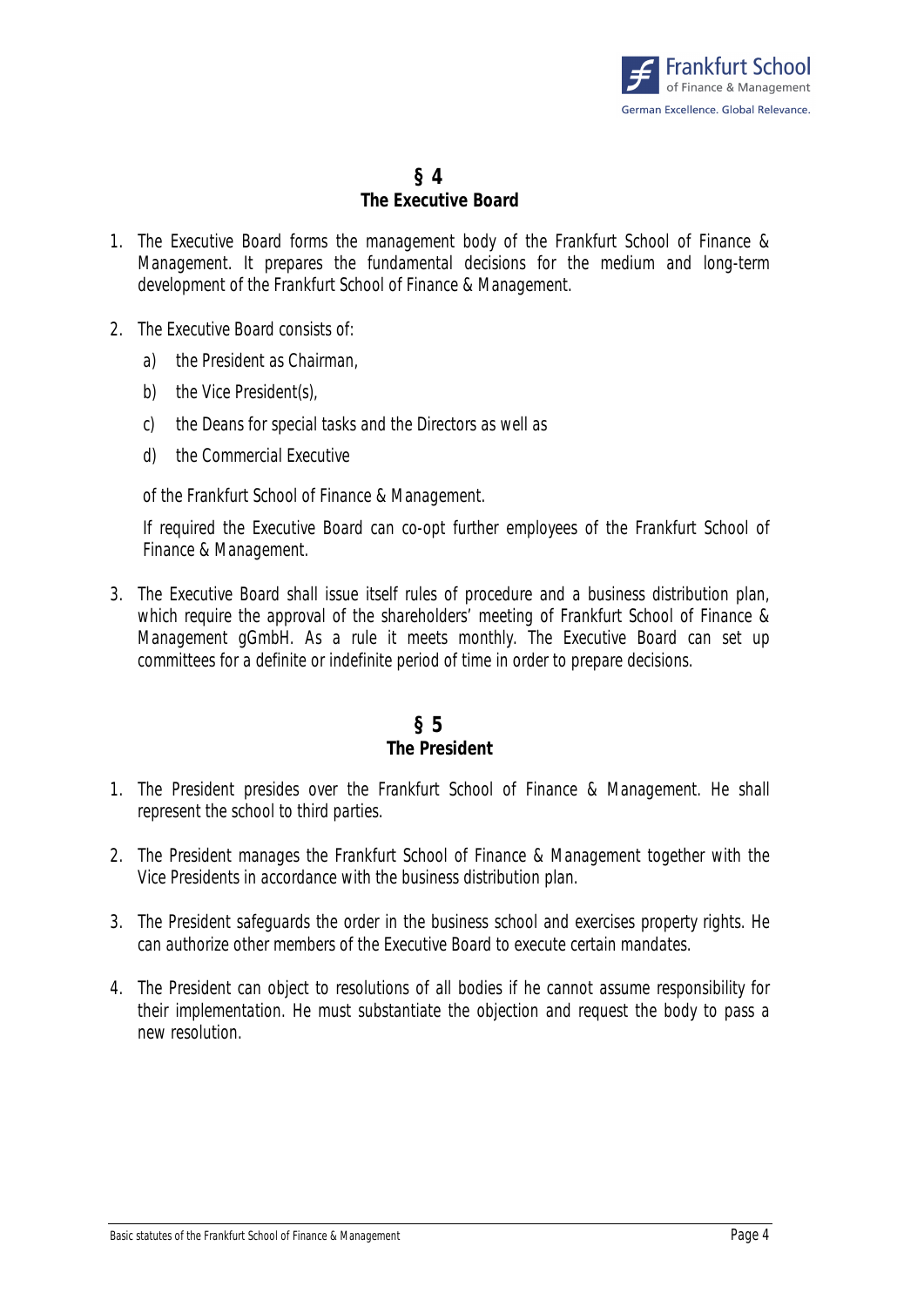

# **§ 6**

### **Appointment of the President and managing Vice Presidents**

- 1. The shareholders' meeting shall appoint the Chairman of the management as the President of the Frankfurt School of Finance & Management according to § 8 Par. (2) of the articles of association of Frankfurt School of Finance & Management gGmbH. He should satisfy the prerequisites for an appointment as professor according to the law governing higher education in the State of Hesse.
- 2. The shareholders' meeting can appoint further managing directors of Frankfurt School of Finance & Management gGmbH as managing Vice Presidents.
- 3. The period of office of the President and the Vice Presidents shall end with their retirement from the management of Frankfurt School of Finance & Management gGmbH.

#### **§ 7 Other Vice Presidents, Directors and Deans for special tasks**

- 1. The academic Vice Presidents manage the academic teaching and the research programmes.
- 2. The continuing education teaching programmes and the consultancy activities are as a rule managed by Directors.
- 3. The Vice Presidents and the Directors manage the regular business in their areas of responsibility. They shall exercise the function as superior over their employees and the function as customer for the part-time lecturers. They are responsible for organising the operation and organising the products and business processes of the areas for which they are responsible. In cooperation with the Executive Board they responsible for the development and implementation of strategies of the business school. They report to the President.
- 4. Deans can be appointed for special tasks. The President can release the Deans for special tasks from teaching and examination obligations to a reasonable extent.

#### **§ 8**

#### **Appointment of the academic Vice Presidents, the Deans for special tasks, the Directors and the Head of Controlling**

- 1. The Vice Presidents of Teaching and Research must satisfy the employment pre-requisites according to § 71 of the law governing higher education in the State of Hesse. They are appointed respectively for a period of five years at the proposal of an appointment committee by the management of Frankfurt School of Finance & Management gGmbH.
- 2. The Deans for special tasks are appointed for a period of up to five years by the Faculty Council.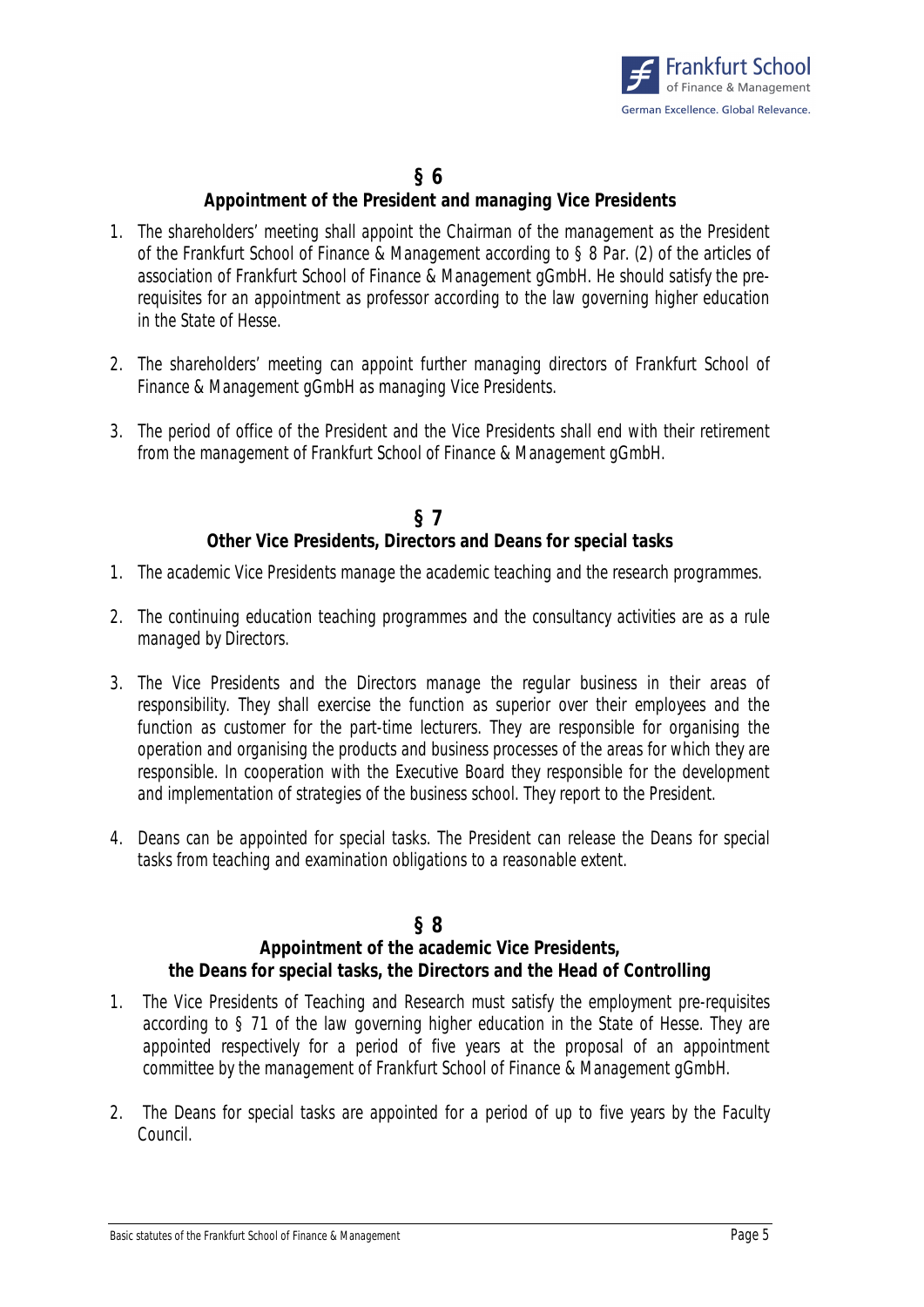

3. The Directors and the Head of Controlling are appointed by the management of Frankfurt School of Finance & Management gGmbH. They must have extensive professional experience in a responsible position.

### **§ 9 Advisory Board**

- 1. The Advisory Board consists of up to sixteen members. Their period of office is five years; it is possible to retire from the office at all times. The members of the Advisory Board and its Chairman are appointed by the shareholders' meeting after consultation with the management or they are recalled by the meeting for an important reason.
- 2. The Advisory Board advises the management and the Executive Board when performing their tasks.
- 3. The Advisory Board can issue itself rules of procedure which require the approval of the shareholders' meeting.

#### **§ 10 Advisory Committee**

The Executive Board can call an Advisory Committee to discuss specialist issues, particularly issues relating to the structure of programmes.

# **§ 11**

#### **Faculty Council**

- 1. The Faculty Council shall pass resolutions concerning all fundamental matters of the Frankfurt School of Finance & Management insofar as no other bodies are responsible. Its tasks include in particular
	- a) advising the Executive Board on questions of structural and curricular development,
	- b) the coordination and control of regulations and measures for quality assurance in consultancy, research, teaching and continuing education,
	- c) the passing of study and examination regulations and further regulation,
	- d) the passing of a code of conduct for all members of the Frankfurt School of Finance & Management,
	- e) the setting up of commissions and committees,
	- f) providing advice for and the passing of resolutions concerning recommendations of the committees of the Frankfurt School of Finance & Management,
	- g) the support of the Advisory Board in the further development of the Frankfurt School of Finance & Management,
	- h) the appointment of Deans for special tasks.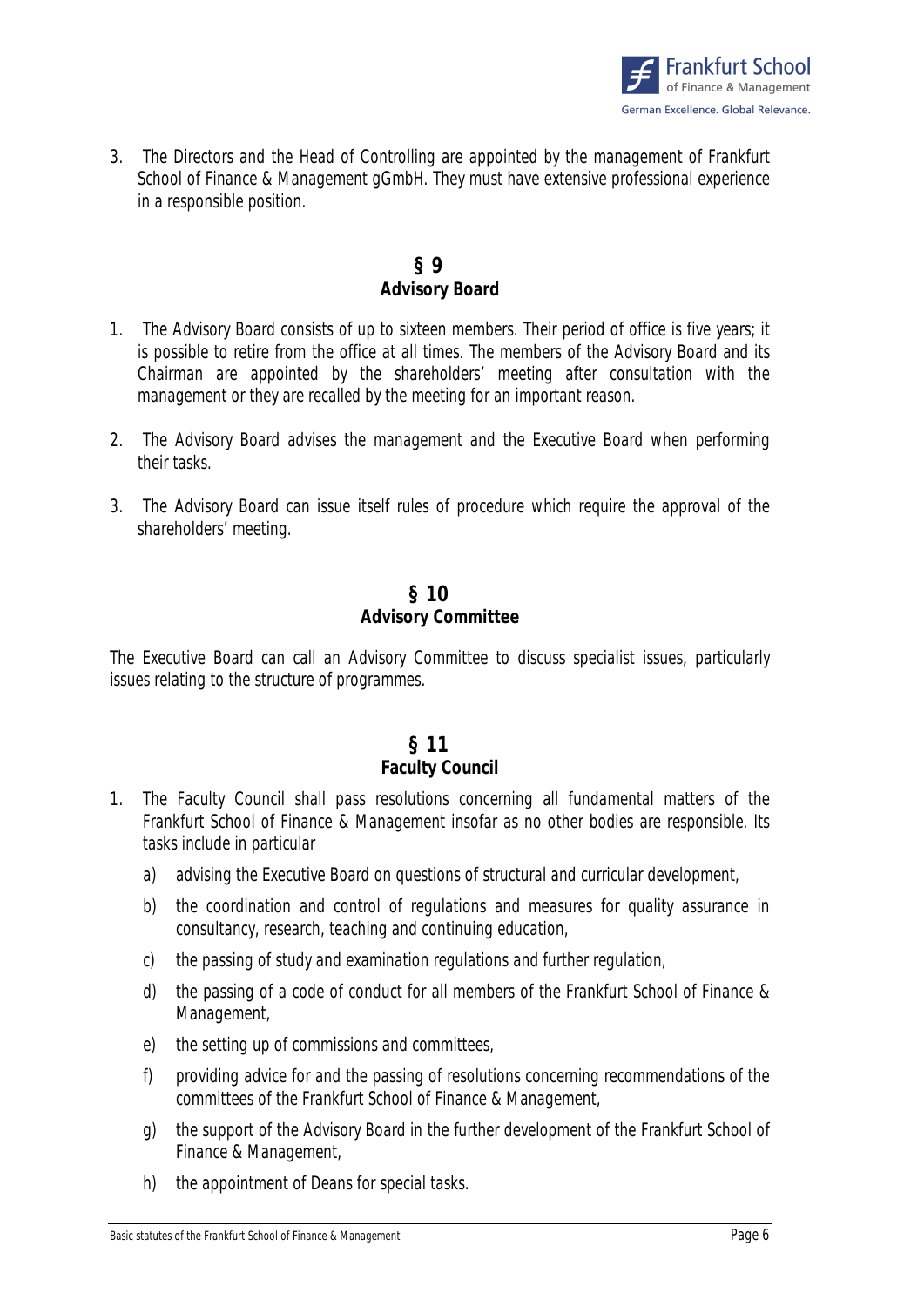

- 2. The Faculty Council consists of
	- a) the President as Chairman,
	- b) the Vice Presidents,
	- c) the Deans for special tasks,
	- d) the Directors,
	- e) the Head of Conception and Program Development
	- f) three representatives of the faculty, of whom at least one has to be a professor and one a research assistant / internal doctorate candidate,
	- g) a representative of the part-time lecturers,
	- h) a student from the academic and a student from the continuing education teaching programmes,
	- i) a representative of the business school employees.
- 3. The Chairman convenes the Faculty Council as a rule once in each semester.
- 4. In matters relating to research and the academic teaching a resolution can only be passed if it is also approved by the majority of those members of the Faculty Council who are at the same time professors.

#### **§ 12 Committees**

- 1. Permanent "examination committees" and a "sponsorship committee" are also set up at the Frankfurt School of Finance & Management. If required, the Faculty Council can appoint further committees for a definite or an indefinite period of time. The committees shall have a right to make decisions, make recommendations, receive information and make proposals according to the applicable regulations and orders by the Faculty Council.
- 2. The Chairpersons of the committees shall report to the Faculty Council about decisions which are made or recommendations and forward the proposals of the committees to the bodies of the Frankfurt School of Finance & Management.
- 3. § 11 Par. 4 shall apply accordingly to the passing of resolutions in the committees.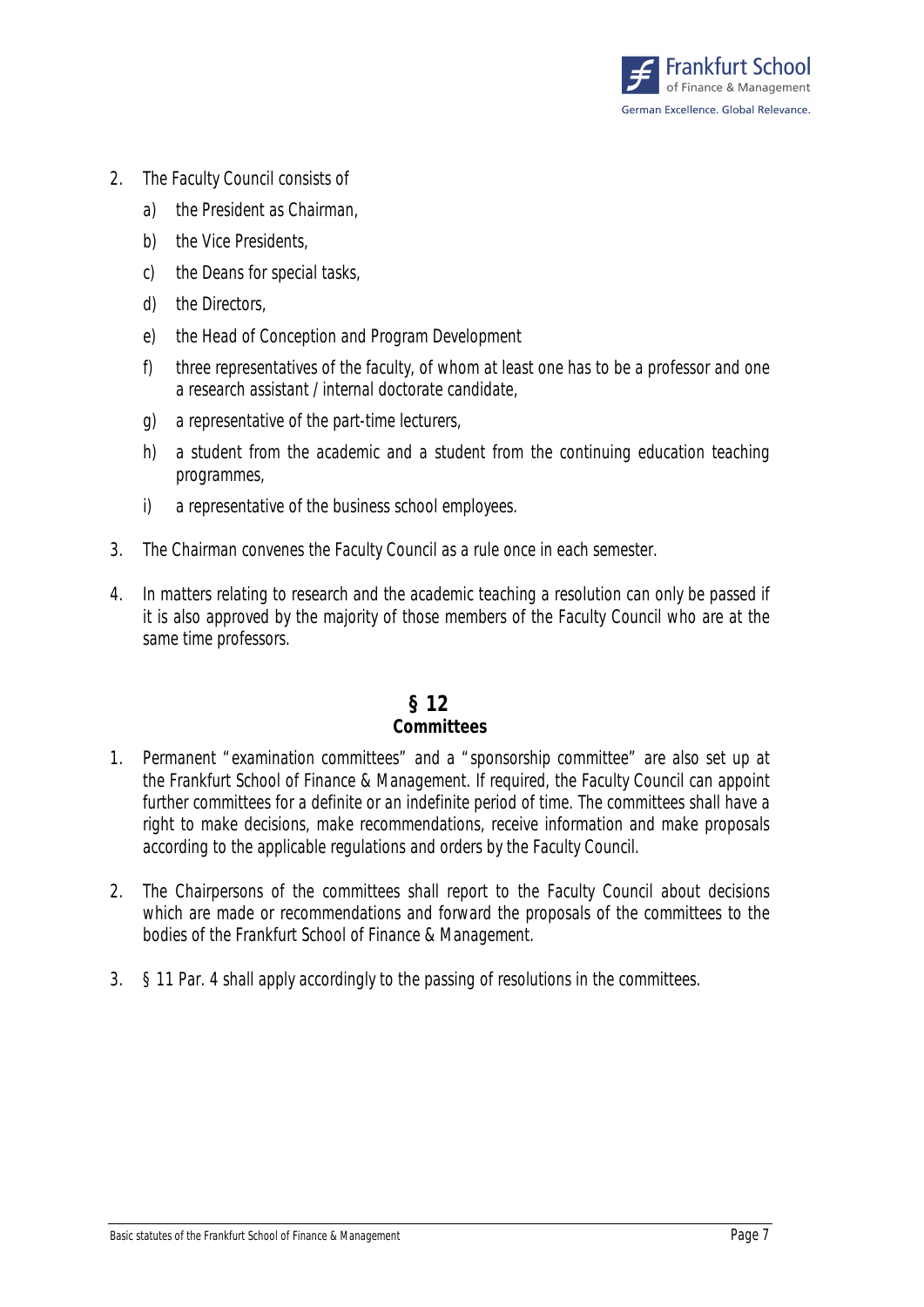

#### **§ 13 Examination committees and committees for doctorate proceedings**

- 1. The Frankfurt School of Finance & Management shall set up three examination committees:
	- a) an examination committee for the academic Bachelor and Master programmes
	- b) an examination committee for structured continuing education programmes, in which the Frankfurt School of Finance & Management formally certifies a qualification based on an examination
	- c) a committee for doctorate proceedings
- 2. The examination committee for the academic programmes consists of
	- a) the Vice President of Teaching as Chairman,
	- b) two representatives of the faculty,
	- c) a representative of the part-time lecturers from the academic programmes,
	- d) a representative of the student body from the academic programmes.
- 3. The examination committee for the continuing education programmes consists of
	- a) the Head of the Conception and Programme Development department as Chairman,
	- b) two representatives of the faculty from the programme manager group,
	- c) a representative of the part-time lecturers from the continuing education programmes
	- d) a representative of the student body from the continuing education programmes.
- 4. The committee for doctorate proceedings consists of
	- a) the Vice President of Research as Chairman,
	- b) the Chairman of the examination committee for the academic programmes,
	- c) four representatives of the faculty who belong to the group of the professors.
- 5. The examination committees shall carry out the examinations and determine the examination performances according to the respective applicable examination regulations. Further details of the tasks of the examination committees and the regulation concerning the execution of the examinations are contained in the examination regulations. The examination regulations shall be passed by the Faculty Council at the proposal of the responsible examination committees and insofar as necessary by the Ministry for Science and Art in Hesse.
- 6. The respective examination committee shall further decide about the procedures for admitting applicants for studies to the teaching programmes represented by them at the Frankfurt School of Finance & Management.
- 7. The Chairman shall convene the respective examination committee regularly.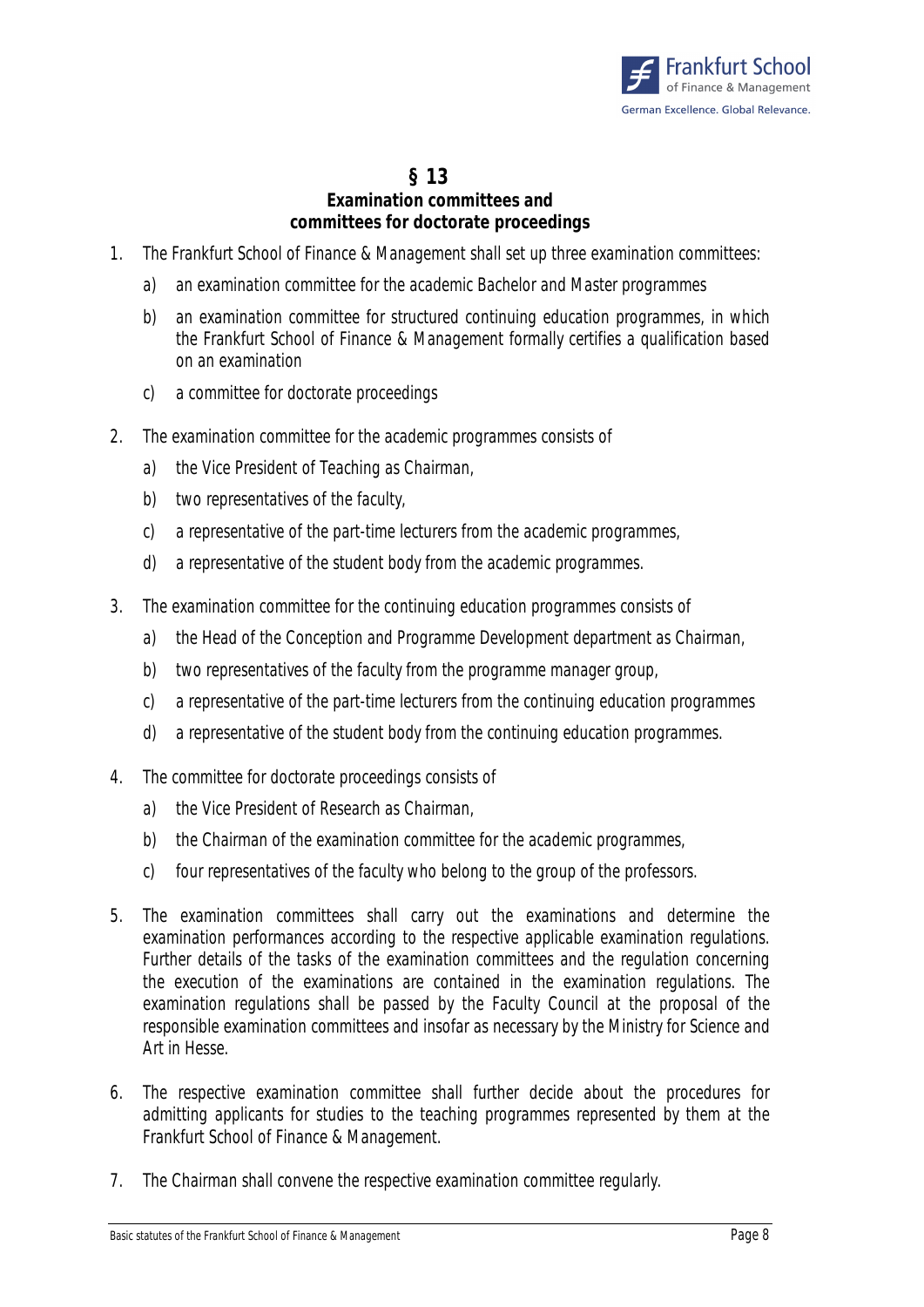

## **§ 14 The sponsorship committee**

- 1. The sponsorship committee shall decide about procedures and criteria for granting scholarships. It makes decisions about applications for financial support from students by taking social aspects into account.
- 2. The sponsorship committee consists of
	- a) a member of the Executive Board as Chairman,
	- b) two representatives of the faculty,
	- c) a representative of the student body,
	- d) a representative of the alumni.
- 3. The Chairman of the sponsorship committee convenes the sponsorship committee once in each semester.

#### **§ 15**

#### **Appointment of the Faculty Council and committee members**

The representatives and the deputies of the faculty, the part-time lecturers as well as the business school employees in the Faculty Council and in the business school committees are elected every two years and those of the student body annually by the members of the group they represent according to the stipulations of election regulations which are passed by the Faculty Council.

#### **§ 16 Appointment committee**

- 1. The Executive Board of the Frankfurt School of Finance & Management shall set up an appointment committee which shall submit proposals to the management of Frankfurt School of Finance & Management gGmbH for the Vice Presidents of Teaching and Research. It consists of:
	- a) the President as Chairman,
	- b) the Vice Presidents,
	- c) a representative of the Advisory Board,
	- d) an external person from science,
	- e) three representatives of the faculty, who represent the various groups of the faculty,
	- f) a representative of the students from the academic programmes.

The appointment committee shall pass decisions with the majority of the votes present.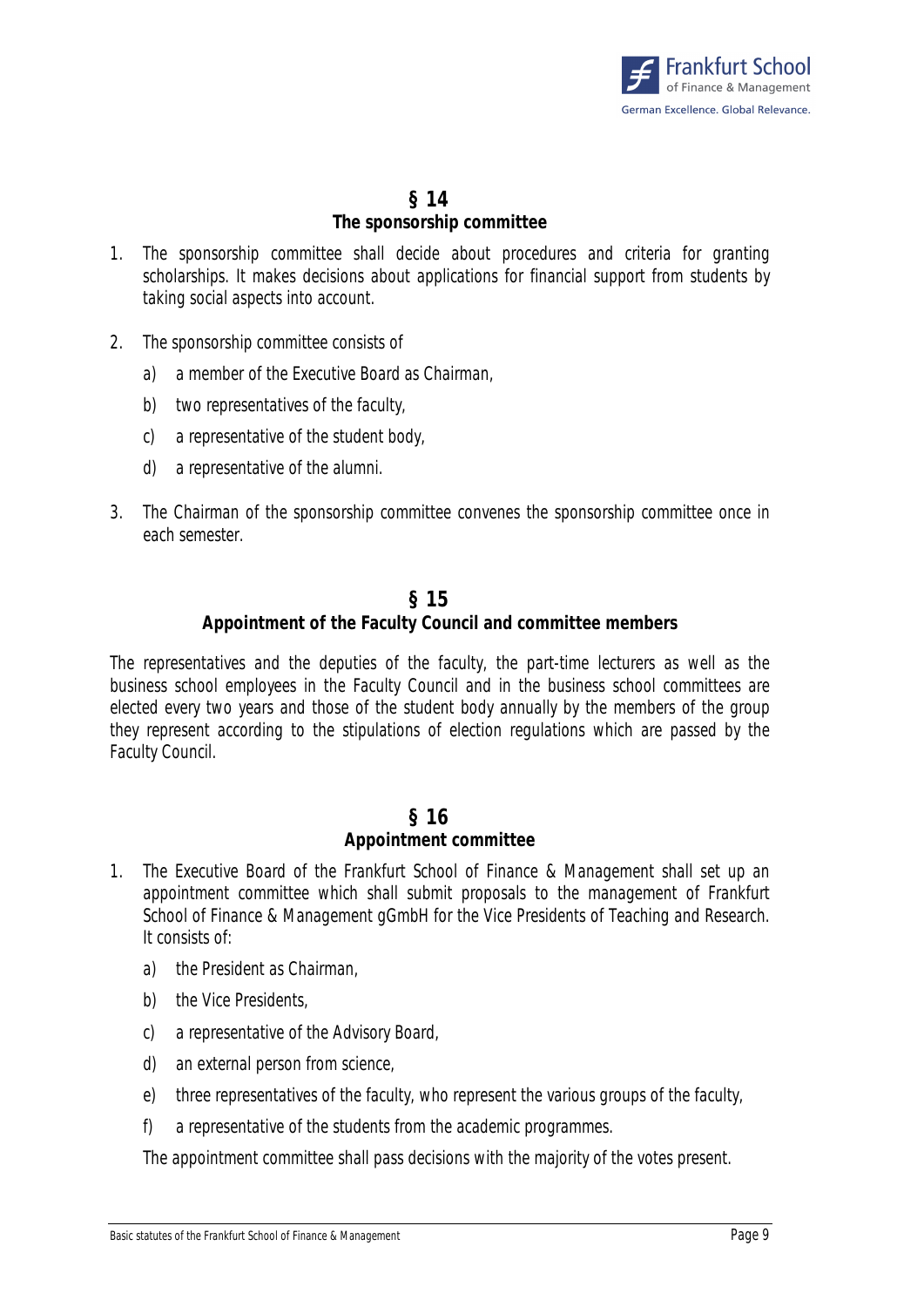

- 2. An appointment committee will be convened by the President when filling the position of a full-time professor. Members of appointment committee are:
	- a) the President as Chairman,
	- b) the Vice Presidents of Teaching and Research,
	- c) an external specialist representative from science,
	- d) three representatives of the faculty, of whom two come from the group of the professors,
	- e) a representative of the students from the academic programmes,
	- f) a representative of the Advisory Board.
	- g) In the event of foundation professorships, the benefactor can propose a further member for the appointment committee.
	- h) An expert third party can be appointed to the appointment committee by the President.

The appointment committee shall pass decisions with the majority of the votes present. A proposed appointment also requires the majority of the votes of those committee members who are at the same time professors.

3. The Faculty Council advises and passes appointment regulations in which further details for the appointment of professors are regulated.

# **§ 17**

#### **Student body**

- 1. The student body of the Frankfurt School of Finance & Management is broken down into the students in the academic programmes and the students in continuing education programmes with at least 30 ECTS equivalents.
- 2. The student body shall issue itself regulations to regulate its matters. Regulated herein is among others the election of its representatives onto the bodies and other regulatory bodies of the business school.

#### **§ 18 Faculty**

- 1. The faculty comprises the employees of the Frankfurt School of Finance & Management who primarily work in teaching, research and the development of programmes. These are the professors, the research assistants/internal doctorate candidates in research and teaching as well as the programme managers for academic programmes, research and continuing education.
- 2. The Executive Board can allocate further employees, who perform tasks in teaching, research or know-how transfer, to the faculty.